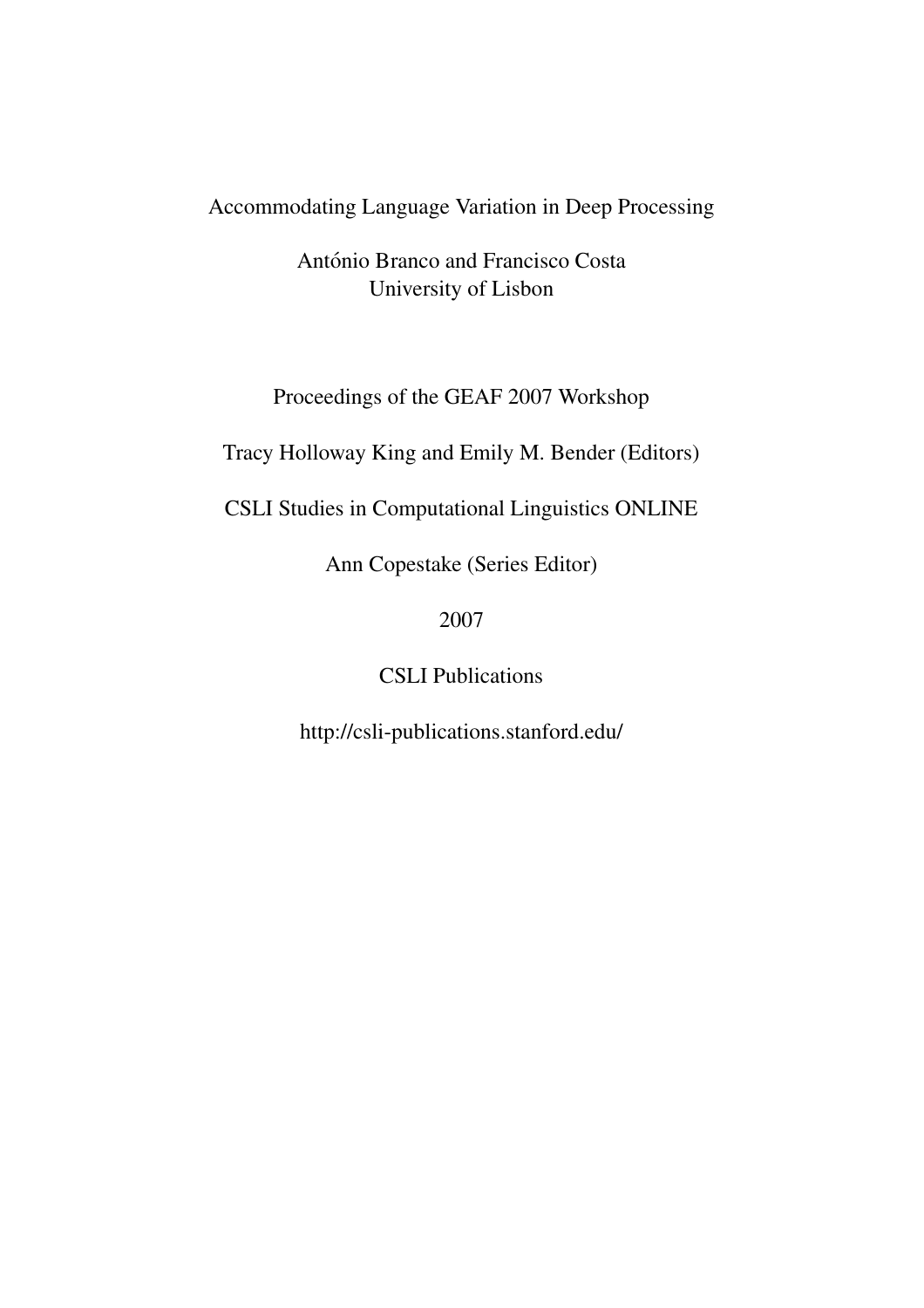#### **Abstract**

We present an approach to handle variation in deep linguistic processing. It allows a grammar to be parameterized as to what language variants it accepts and also to detect the variant of the input. We also report on the evaluation of this approach by having the system detect the dialect of input sentences extracted from corpora of two different dialects.

#### **1 Introduction**

This paper proposes a design strategy for deep language processing grammars to appropriately handle language variants of a given language.

In the benefit of generalization and grammar writing economy, it is desirable that a grammar can handle language variants — that is variants which share most grammatical structures and lexicon — in order to avoid the multiplication of individual grammars, motivated by inessential differences.

The design presented here allows a grammar to be restricted as to what language variant it is tuned to, but also to detect the variant a given input pertains to. Evaluation of this design is also reported.

We assume the HPSG framework (Pollard and Sag, 1994) and a grammar that handles two close variants of the same language, European and Brazilian Portuguese. These assumptions are merely instrumental, and the results obtained can be easily extended to other languages and variants, and to other grammatical frameworks for deep linguistic processing.

The HPSG setup for handling variation and the experiments themselves were carried out with a computational HPSG for Portuguese. It is being developed in the LKB (Copestake, 2002) on top of the Grammar Matrix (Bender et al., 2002), and it uses MRS for semantic description (Copestake et al., 2001). This grammar is part of the DELPH-IN Consortium (http://www.delph-in.net).<sup>1</sup>

#### **2 Handling variation**

We propose an approach that allows flexibility with respect to variation in the same language and also permits a grammar to be tuned to a particular variant. It relies on the use of a feature VARIANT to model variation. This feature is appropriate for all signs, and its value declared to be of type *variant*. Given the working language variants assumed here for the sake of the evaluation experiment, its possible values are the ones presented in Figure 1.

This attribute is constrained to take the appropriate value in lexical items and constructions specific to one of the two varieties. For example, a hypothetical lexical entry for the lexical item *autocarro* (*bus*, exclusive to European Portuguese) would include the constraint that the attribute VARIANT has the value *ep-variant*,

 $<sup>1</sup>$ At the time of the experiments reported here, the grammar was of modest size, resulting from a</sup> year and a half of development.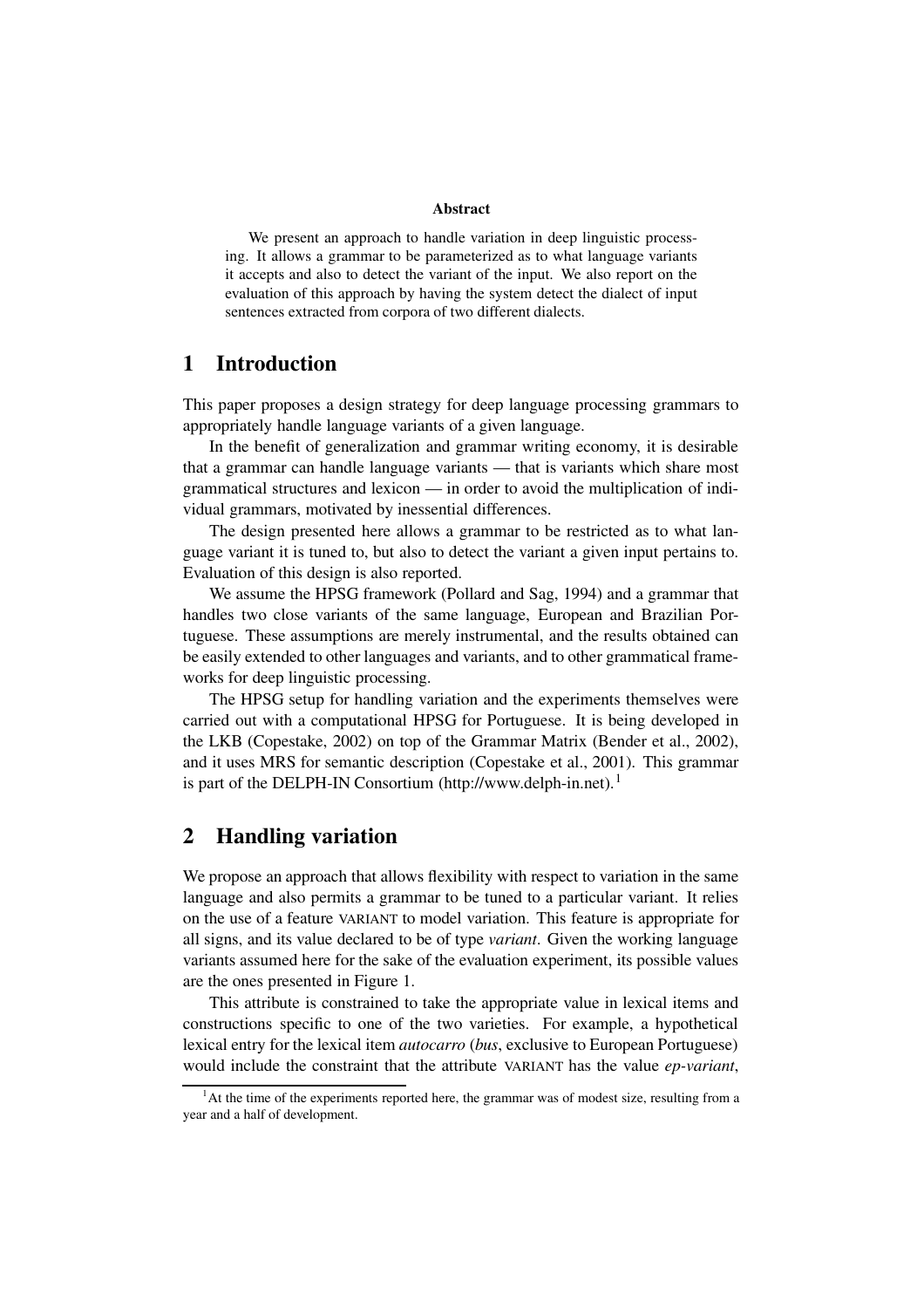

Figure 1: Type hierarchy under *variant*.

and the corresponding Brazilian Portuguese entry for  $\partial n_i$  *bushes* would constrain the same feature to bear the value *bp-variant*. Items that are common to both European Portuguese and Brazilian Portuguese are left underspecified with respect to this feature. They do not have to be constrained with [ VARIANT *variant* ] because this constraint is defined in the type *sign*, from which all lexical types inherit.

Figure 2 shows examples of these cases, with simplified feature structures. The only two types that are used to mark signs are *ep-variant* and *bp-variant*. The remaining types presented in Figure 1 are used to constrain grammar behavior, as explained below.

$$
\begin{bmatrix} \text{STEM} \langle \text{``autocarro''} \rangle \\ \text{VARIANT } ep\text{-}variant \end{bmatrix} \begin{bmatrix} \text{STEM} \langle \text{``\^o} \text{inibus''} \rangle \\ \text{VARIANT } bp\text{-}variant \end{bmatrix} \begin{bmatrix} \text{STEM} \langle \text{``\^c} \text{arrow''} \rangle \\ \text{VARIANT } variant \end{bmatrix}
$$

Figure 2: Constraints on lexical items. Example of an European Portuguese item (*autocarro* — *bus*), a Brazilian Portuguese item ( $\delta$ *nibus* — *bus*) and an item common to both varieties (*carro* — *car*).

Lexical items are not the only elements that can have marked values in the VARIANT feature. Lexical and syntax rules can have them, too. Such constraints model constructions that markedly pertain to one of the dialects. Section 4 presents a small examination of these differences.

The feature VARIANT is structure-shared among all signs comprised in a full parse tree. This is achieved by having all lexical or syntactic rules unify their VARIANT feature with the VARIANT feature of their daughters (Figure 3).

Since this feature is shared among all signs, it will be visible everywhere, including the root node. It is possible to constrain the feature VARIANT in the root condition of the grammar so that the grammar works in a variant-"consistent" fashion: this feature just has to be constrained to be of type *single-variant* (in root nodes) and the grammar will accept either European Portuguese or Brazilian Portuguese. Furthermore, in the unnatural condition where the input string bears marked properties of both variants (e.g. from lexical items and syntax rules), that string will receive no analysis: the feature VARIANT will have the value *portuguese* in this case (the greatest lower bounds for *ep-variant* and the other *bp-variant*), and there is no unifier for *portuguese* and *single-variant*.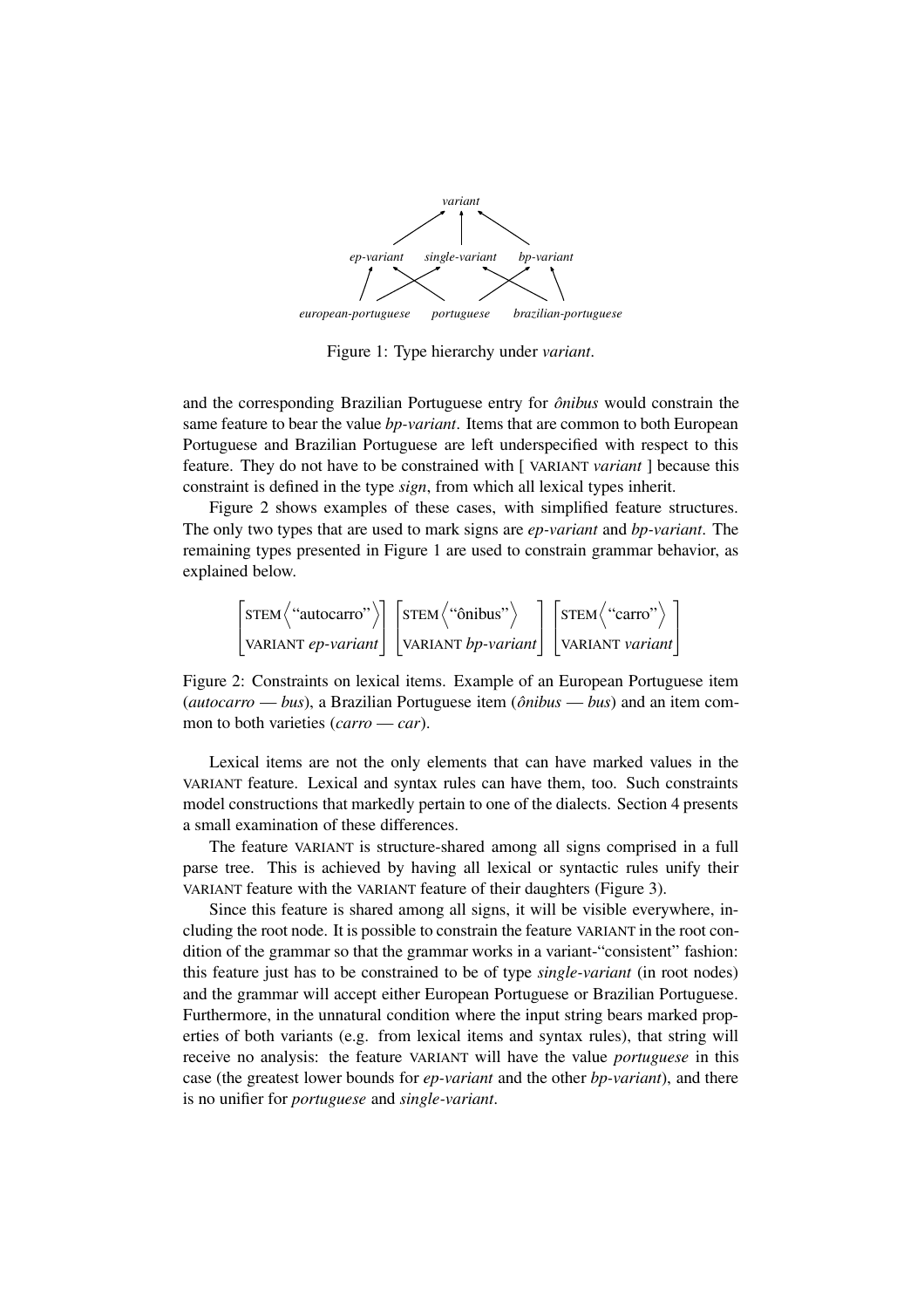

Figure 3: Constraints on rules. Lexical and syntax rules identify the VARIANT feature of the mother with the VARIANT features of all the daughters.

Figure 4 shows an example of this situation, where the marked Brazilian item *dezesseis* (sixteen) co-occurs with the marked European item *autocarros* (buses). This is specially useful in generation, where one may be interested in generating all relevant sentences in either European Portuguese or Brazilian Portuguese, but one does not want to generate sentences with phrases like the one in this example.

If this feature is constrained to be of type *european-portuguese* in the root node, the grammar will not accept any sentence with features of Brazilian Portuguese, since these will be marked to have a VARIANT of type *bp-variant*, which is incompatible with *european-portuguese* (there is no unifier for these two types according to the hierarchy in Figure 1). It is also possible to have the grammar reject European Portuguese sentences in detriment of Brazilian Portuguese ones (by using type *brazilian-portuguese*) or to ignore variation completely by assigning to VARIANT the *variant* value, thus not constraining the VARIANT feature in the start symbol.

The mechanism presented here has the following properties:

- Increased coverage and flexibility. The grammar can handle input from all variants under consideration if the VARIANT feature is constrained with a general type.
- Parameterization. The grammar can be tuned to a relevant dialect by constraining the feature VARIANT with a specific type. This is welcome in parsing, but specially desirable in generation, where the grammar can be configured to generate only in a given selected variant.
- Consistency. If VARIANT is constrained to be *single-variant*, the grammar can deal with all variants, but it will reject sentences with mixed characteristics.

The ability to parse more variants means more coverage, which generally increases ambiguity. The last two properties above are ways to control this kind of ambiguity. If the input string contains an element that can only be found in variety  $v_1$  and that input string yields ambiguity in a different stretch but only in varieties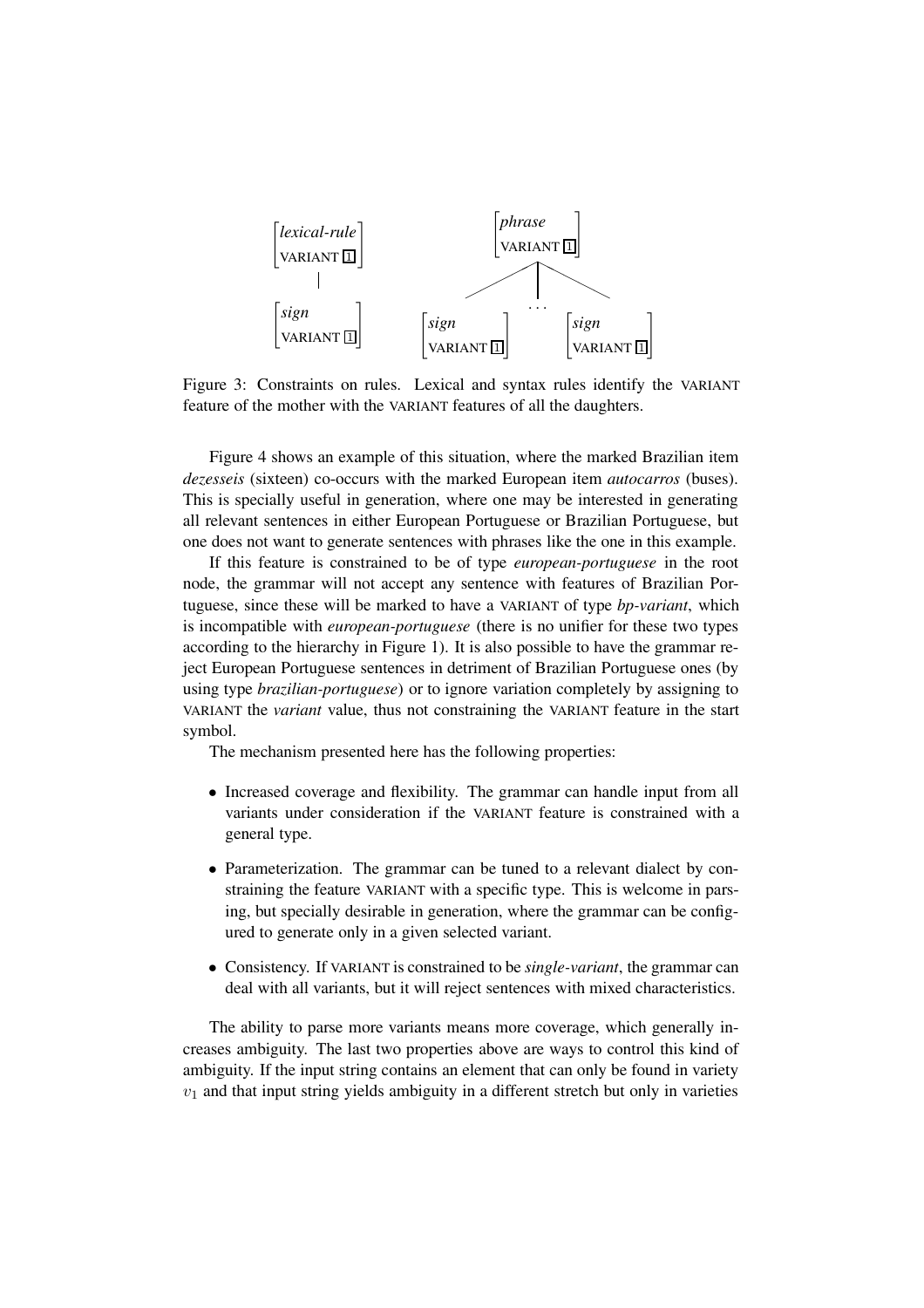

Figure 4: Example of an inconsistency. The noun phrase *dezesseis autocarros* (sixteen buses) is inconsistent. It should be either *dezesseis ônibus* (Brazilian Portuguese) or *dezasseis autocarros* (European Portuguese). The constraint on the VARIANT of the root node (to be *single-variant*) rejects the structure.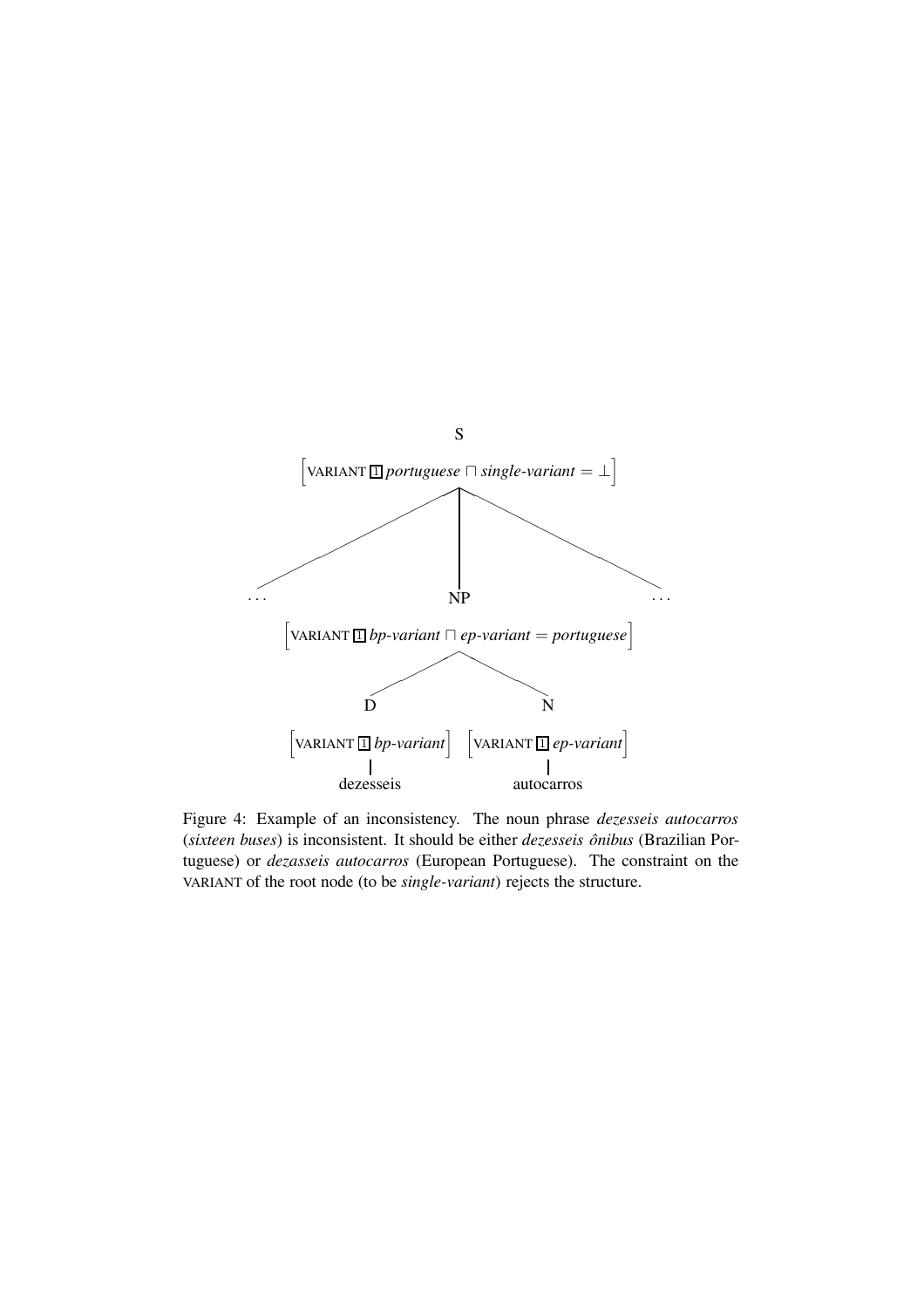$v_k$  other than  $v_1$ , this ambiguity will not give rise to multiple analyses if the grammar is constrained to accept strings with marked elements of at most one variety.

This can be illustrated with a simple example. The preposition  $a$  (to, at) is homonymous with a form of the definite article. In European Portuguese, in many contexts definite articles are obligatory before possessives, but in Brazilian Portuguese they are optional in these cases. In Brazilian Portuguese the string *a minha opiniao˜* is ambiguous between the reading corresponding to *my opinion* and *to my opinion*, because of the lexical ambiguity of *a*. The interaction with pro-drop and various word-order possibilities multiplies possible parses as this and similar phrases can be the subject, the direct object, the indirect object or a PP adjunct. But in European Portuguese this string will not be ambiguous between an NP and a PP in contexts where the article is obligatory. In these contexts, only the reading corresponding to *my opinion* will be available.

In general, we can know whether a string is European Portuguese or Brazilian Portuguese if a marked item or construction occurs. Consider a similar example, but where the noun is specific to European Portuguese: for instance *a minha ideia*  $(my \, idea, the Brazilian Portuguese spelling of the word is  $idéia$ ). If the root node$ is constrained to have a VARIANT of type *single-variant*, the PP reading is rejected (even when we do not know the specific variant of the input in advance), since the PP analysis is only available in Brazilian Portuguese where the noun is spelled differently. That PP will have a VARIANT of type *portuguese*, which does not unify with *single-variant* in the root node, as was seen before. Figure 5 depicts the corresponding computations.

#### **Variant Detection**

With this grammar design it is also possible to use the grammar to detect to which variety the input happens to belong. This is done by parsing that input and placing no constraint on the feature VARIANT of root nodes, and then reading the value of attribute VARIANT from the resulting feature structure: values *ep-variant* and *bpvariant* result from parsing text with properties specific to European Portuguese or Brazilian Portuguese respectively; the value *variant* or *single-variant* (depending on the constraint on the root node) indicates that no marked elements were detected and the text can be from both variants.

Also in this case where the language variant of the input is detected by the grammar, the desired variant-"consistent" behavior of the grammar is enforced if the feature VARIANT is set to *single-variant*. The examples in Figure 5 also illustrate this functioning: the constraint on the feature VARIANT of the marked item *ideia* is propagated throughout the syntactic structure.

#### **Evaluation**

It is important to gain insight on the quality of the performance of this method. This is addressed in the next sections. The question we want to find an answer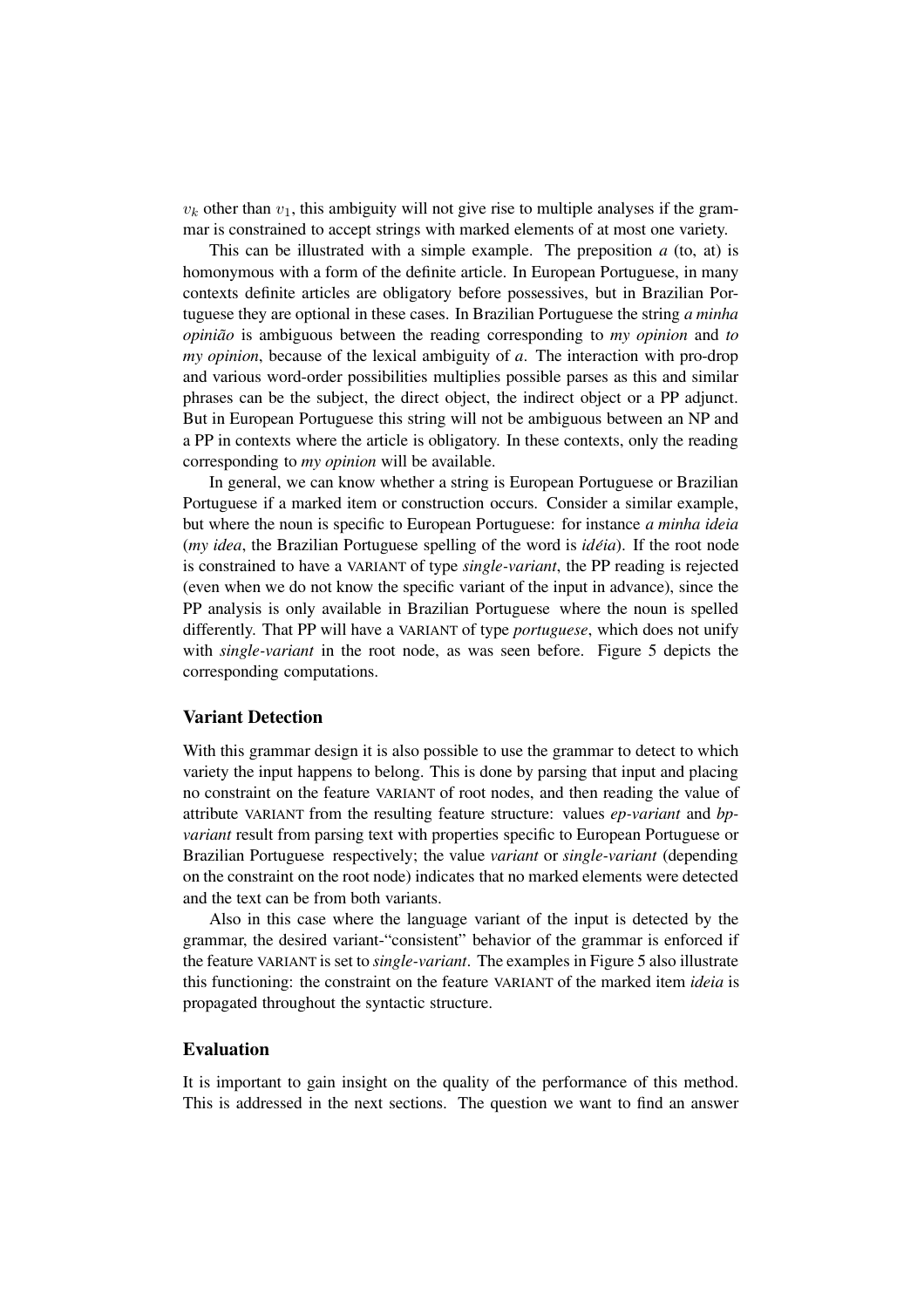

Figure 5: Example of ambiguity specific to one variety. When such ambiguous forms co-occur with items of another variety, they can be resolved by constraining the start symbol with a VARIANT feature of type *single-variant*.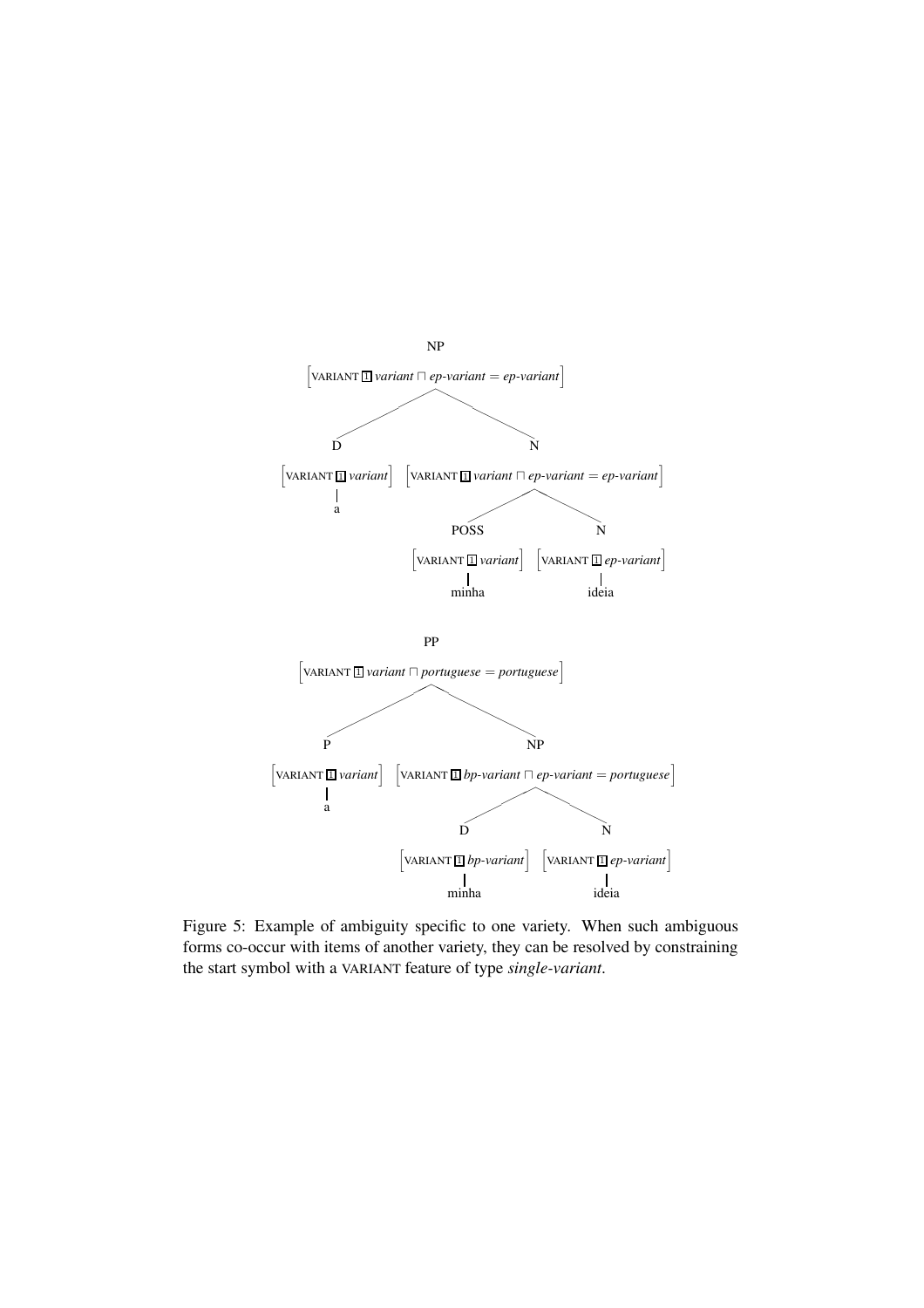to is: how appropriate is this design for the handling of variation? A simple way to evaluate this design is to parse sentences whose original dialect is known and check whether the grammar can consistently detect the right dialect, by reading off the value of the feature VARIANT in the feature structure for the sentence.

## **3 Data**

To evaluate the approach to accommodate variation presented above, two corpora of newspaper text were used, CETEMPublico (204M tokens) and CETENFolha (32M tokens). The first contains text from a Portuguese newspaper, and the latter from a Brazilian one. These corpora are only minimally annotated (paragraph and sentence boundaries, *inter alia*), but are very large.

Some preprocessing was carried out: XML-like tags, such as the  $\langle S \rangle$  and  $\langle$  /S  $>$  tags marking sentence boundaries, were removed and each individual sentence was put on a single line. Some heuristics were also employed to remove loose lines (parts of lists, etc.) so that only lines ending in ., ! and ? and containing more than 5 tokens (whitespace delimited) were considered. Other character sequences that were judged irrelevant and potentially misguiding for the purpose at hand were normalized: URLs were replaced by the sequence URL , e-mail addresses by MAIL , hours and dates by HORA and DATA , etc. Names at the beginning of lines indicating speaker (in an interview, for instance) were removed, since they are frequent and the grammar used is not intended to parse name plus sentence strings.

From each of the two corpora, 90K lines were selected, with the smallest length sentences. Of the resulting  $90K+90K$ ,  $26\%$  were shown to be fully parsable by the grammar and set apart. From these  $26\%, 1800 + 1800$  sentences were randomly chosen.

If a sentence is found in the European corpus, one can be sure that it is possible in European Portuguese, but one does not know if it is Brazilian Portuguese, too. The same is true of any sentences in the American corpus — these can also be sentences of European Portuguese in case they only contain lexical items and structures that are common to both variants.

In order to address this, a native speaker of European Portuguese was asked to manually decide from sentences found in the American corpus whether they were markedly Brazilian Portuguese. Conversely, a Brazilian informant detected markedly European Portuguese sentences from the European corpus. Thus a threeway classification is obtained: every sentence was classified as being markedly Brazilian Portuguese, European Portuguese or common to both variants.

As a result, 5KB of text (140 sentences) from each one of the three classes were selected for testing, and another 5KB (also around 140 sentences each) for training (development).

Many more sentences were classified as possible in both dialects than as sentences specific to either one. We only kept a subset of the sentences judged to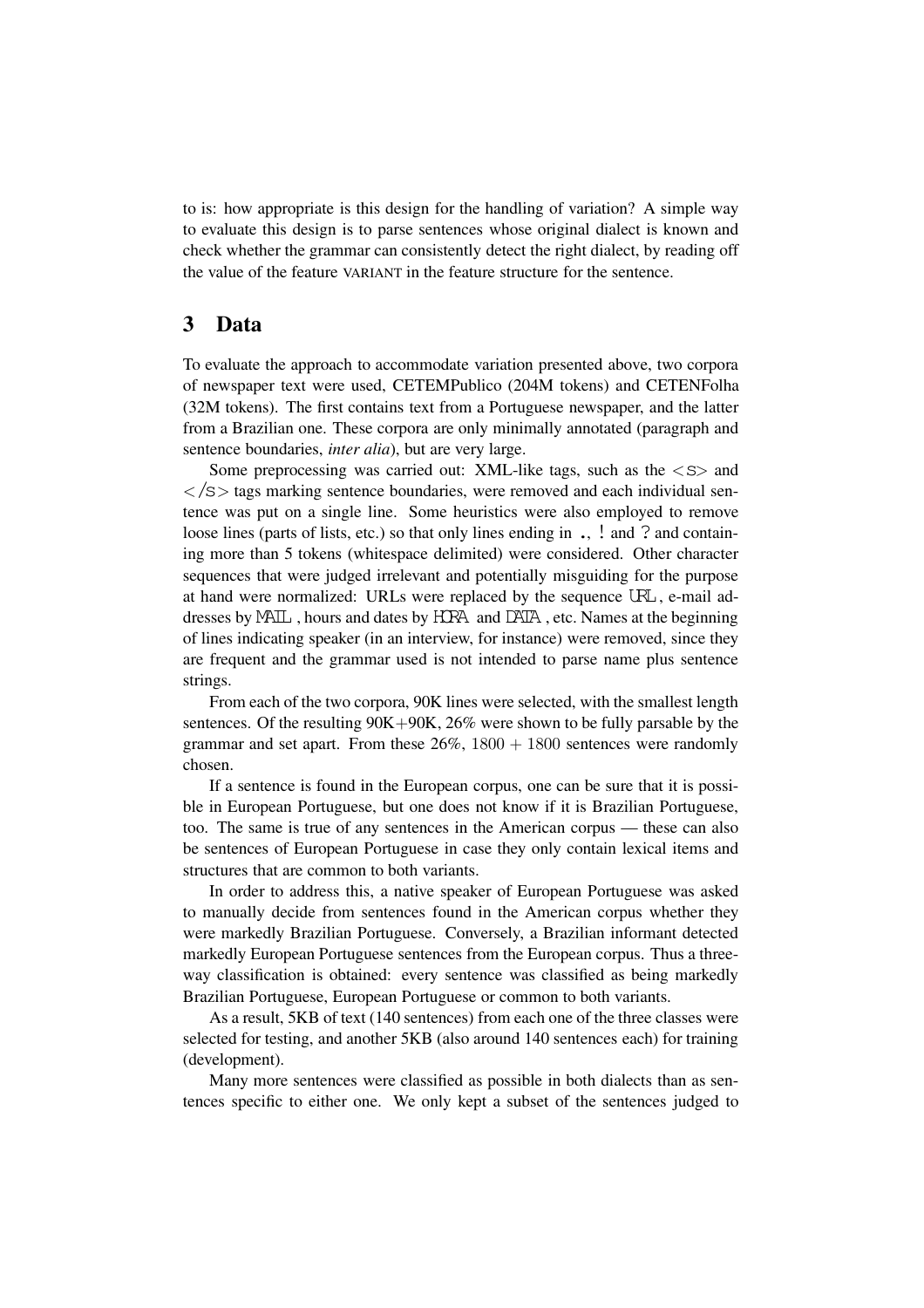be common, in order to have a uniform distribution of the three classes in the data. 16% of the sentences in the European corpus were considered impossible in Brazilian Portuguese, and 21% of the sentences in the American corpus were judged exclusive to Brazilian Portuguese. Overall, 81% of the text was common to both varieties. Since a single marked item or construction in a sentence causes it to be classified as marked, we see that a very large part of the language variants overlap (very likely more than 81%).

# **4 Differences Between European Portuguese and Brazilian Portuguese Found in the Training Corpora**

We proceed to an analysis of the training data resulting from the manual classification described in Section 3. A brief typology of the markedly Brazilian elements found in the American training corpus is presented. We also present the relative frequency of these phenomena based on the same data. We do not present the marked items found in the European corpus, because, being native speakers of European Portuguese, we could not always determine the reason why the Brazilian informant marked sentences as specific to European Portuguese.<sup>2</sup>

- 0. Differences due to lack of orthographic harmonization (33.3%)
	- (a) Phonetic or phonological differences reflected in spelling (9.3%) e.g. BP *ironico ˆ* vs. EP *ironico ´* (*ironic*)
	- (b) Pure spelling differences, no phonemic difference (24%) e.g. BP *ac¸ao˜* vs. EP *acc¸ao˜* (*action*)
- 1. Lexical differences (26.9% of all differences found)
	- (a) Different form, same meaning (22.5%) e.g. BP *time* vs. EP *equipa* (*team*)
	- (b) Same form, different meaning (4.4%) e.g. *policial*: BP *police officer*, EP *criminal novel*

 $2$ Although we were able to extract a large amount of information from the European Portuguese training data as well, by checking possible candidates in dictionaries and web searches, we cannot quantify the different phenomena at stake precisely, as in some cases a decision could not be made. We should have asked the informants to paraphrase the marked sentences in a way that sounded acceptable to them, so that we could have detected the markedly European items and constructions consistently.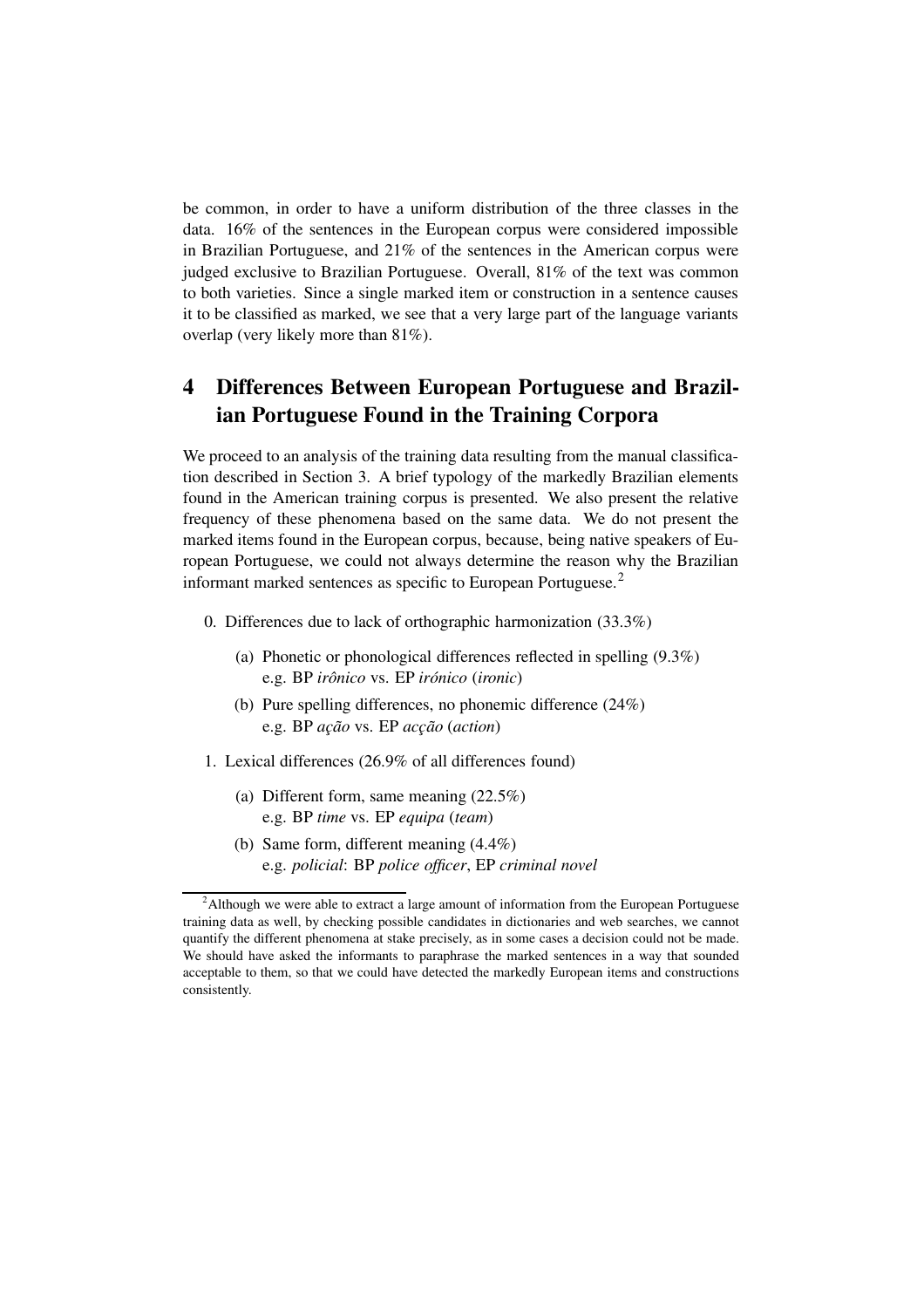2. Syntactic differences (39.7%)

| (a) Co-occurrence of definite articles and prenominal possessives $(12.2\%)$<br>BP: Meu pai cuida<br>de tudo.<br>my father takes care of everything |  |  |  |  |  |
|-----------------------------------------------------------------------------------------------------------------------------------------------------|--|--|--|--|--|
| EP paraphrase: O meu pai cuida<br>de tudo.                                                                                                          |  |  |  |  |  |
| the my father takes care of everything                                                                                                              |  |  |  |  |  |
| My father takes care of everything.                                                                                                                 |  |  |  |  |  |
| (b) Different subcategorization frames $(9.8\%)$                                                                                                    |  |  |  |  |  |
| Progressive auxiliary estar selects for a gerund in Brazilian Portuguese,                                                                           |  |  |  |  |  |
| and preposition $a$ plus infinitive in European Portuguese (5.4%)                                                                                   |  |  |  |  |  |
| BP: O gravador<br>está funcionando?                                                                                                                 |  |  |  |  |  |
| the tape recorder is working.GER<br>EP paraphrase: O gravador está a funcionar?                                                                     |  |  |  |  |  |
| the tape recorder is PREP work.INF                                                                                                                  |  |  |  |  |  |
| Is the tape recorder working?                                                                                                                       |  |  |  |  |  |
| (c) Clitic placement $(6.4\%)$                                                                                                                      |  |  |  |  |  |
| BP: Tommy se apaixona por Betsy.                                                                                                                    |  |  |  |  |  |
| Tommy CLITIC falls in love for Betsy                                                                                                                |  |  |  |  |  |
| EP paraphrase: Tommy apaixona-se por Betsy.<br>Tommy falls in love CLITIC for Betsy                                                                 |  |  |  |  |  |
| Tommy falls in love with Betsy.                                                                                                                     |  |  |  |  |  |
| (d) Bare NPs headed by singular count nouns $(5.4\%)$<br>BP: Médico também é ser<br>humano.                                                         |  |  |  |  |  |
| doctor also is being human<br>EP paraphrase: Um médico também é um ser humano.                                                                      |  |  |  |  |  |
| doctor also is a being human<br>a                                                                                                                   |  |  |  |  |  |
| A doctor is a human being, too.                                                                                                                     |  |  |  |  |  |
| (e) Different subcategorization frame and different word sense $(1.9\%)$ e.g.                                                                       |  |  |  |  |  |
| BP fato (fact, with a sentential complement) vs. EP fato (suit, no com-                                                                             |  |  |  |  |  |
| plements)                                                                                                                                           |  |  |  |  |  |
| (f) Co-occurrence of prenominal todo and definite articles $(0.9\%)$<br>BP: Todo mundo aqui gosta deles.                                            |  |  |  |  |  |
| world here likes of them<br>all                                                                                                                     |  |  |  |  |  |
| EP paraphrase: Todo o mundo aqui gosta deles.                                                                                                       |  |  |  |  |  |
| all the world here likes of them<br>Everyone here likes them.                                                                                       |  |  |  |  |  |
| (g) Contractions of prepositions and articles $(0.9\%)$                                                                                             |  |  |  |  |  |
| BP: Eles estão em uma creche<br>da<br>cidade.                                                                                                       |  |  |  |  |  |
| kindergarten of the city<br>they are<br>in a                                                                                                        |  |  |  |  |  |
| EP paraphrase: Eles estão numa creche<br>da<br>cidade.<br>they are in a kindergarten of the city.                                                   |  |  |  |  |  |
| They are in one of the city's kindergartens.                                                                                                        |  |  |  |  |  |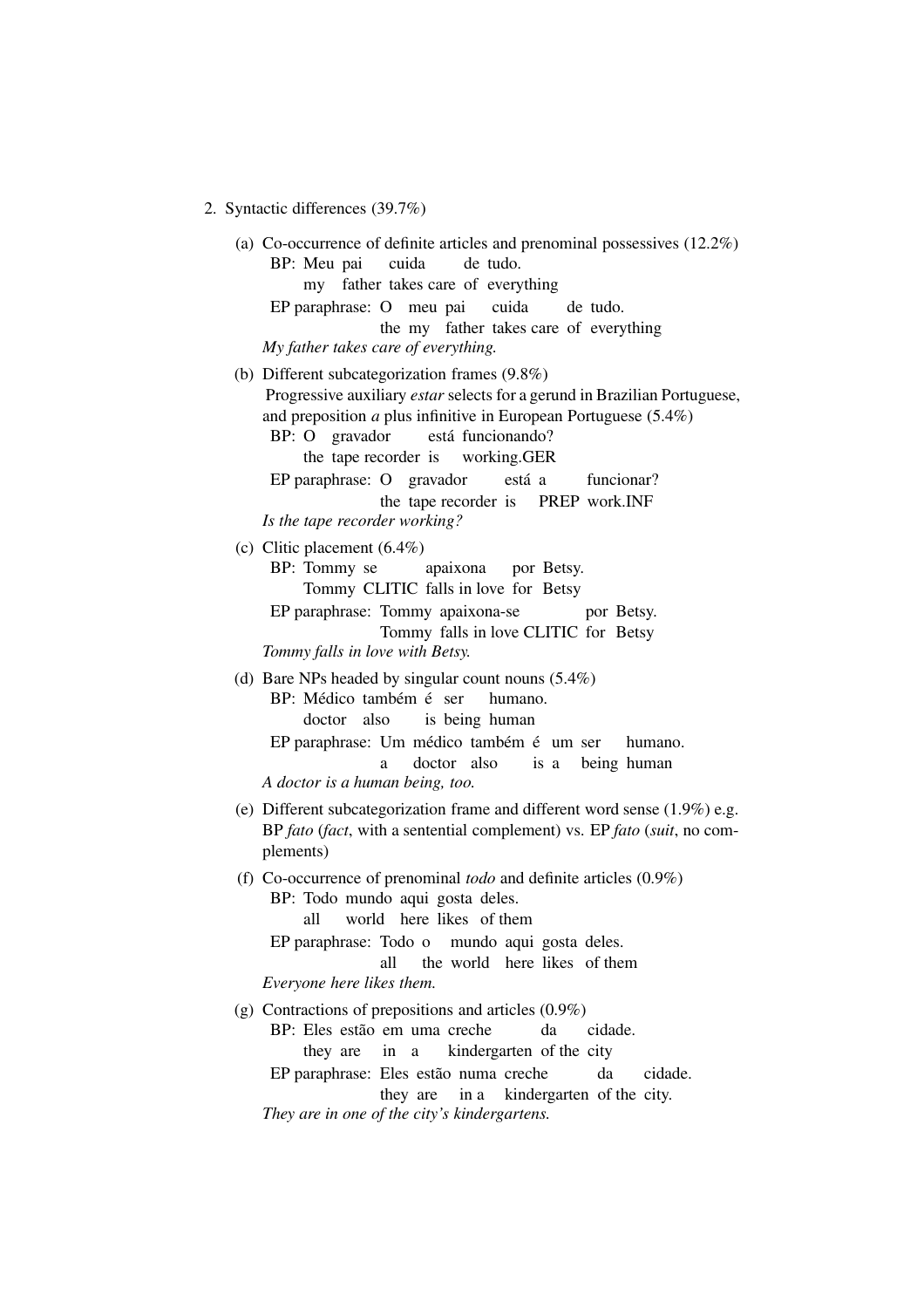(h) Matrix wh-questions without subject-verb inversion or *e´ que* (0.9%) BP: O que ele veio fazer aqui? what he came to do here? EP paraphrase: O que  $\acute{e}$  que ele veio fazer aqui? what is that he came to do here *What did he come here for?* (i) Postverbal sentential negation (0.5%) BP: Mas, felizmente, isso não existe não, bonitinha . but fortunately that not exists not foxy EP paraphrase: Mas, felizmente, isso não existe, bonitinha. But fortunately that not exists foxy *But fortunately that doesn't exist, foxy.* (j) other  $(0.5\%)$ BP: Enquanto isso, de dia, trabalhava de alfaiate.

while that at day I worked as tailor EP paraphrase: Enquanto isso, de dia, trabalhava como alfaiate.

while that at day I worked as tailor *Meanwhile, I worked as a tailor during the day.*

Figure 6 presents a pie chart of these differences.

One third of the differences found would be avoided if the orthographies were harmonized (0). Differences that are reflected in spelling can be modeled by the grammar via multiple lexical entries, with constraints on the feature VARIANT reflecting the variety in which the lexical item with that spelling is used. In some cases, a different solution would be preferable. When the difference is systematic (e.g. the European Portuguese sequence *on´* always corresponds to a Brazilian Portuguese sequence  $\partial n$ , with an example in  $(0a)$ ), it would be better to have a lexical rule that affects only spelling and the VARIANT feature producing one variant from the other.<sup>3</sup>

Orthographic differences, which account for 33.3% of all differences appear in 47.9% of the sentences (in the American training corpus). This means that, by simply looking at lexical items, almost 50% recall could be obtained on these data, assuming perfect lexical coverage.

Some differences cannot be detected by the grammar. This is the case of (1b), which would require word sense disambiguation. When word sense differences are accompanied by different syntax, they can be detected by the grammar (2e) in limited circumstances (e.g., in that example, the difference is detected only if the complement is expressed). This places the upper bound for recall for Brazilian Portuguese between 95.6% and 93.7%, judging by these frequencies.

Interestingly, 40% of the differences are syntactic. These cases are not expected to be difficult to detect by a grammar, but it may be difficult to take advantage of them with shallower methods. Consider the example of clitic placement, illustrated

 $3$ This was not implemented, because string manipulation is limited in the LKB.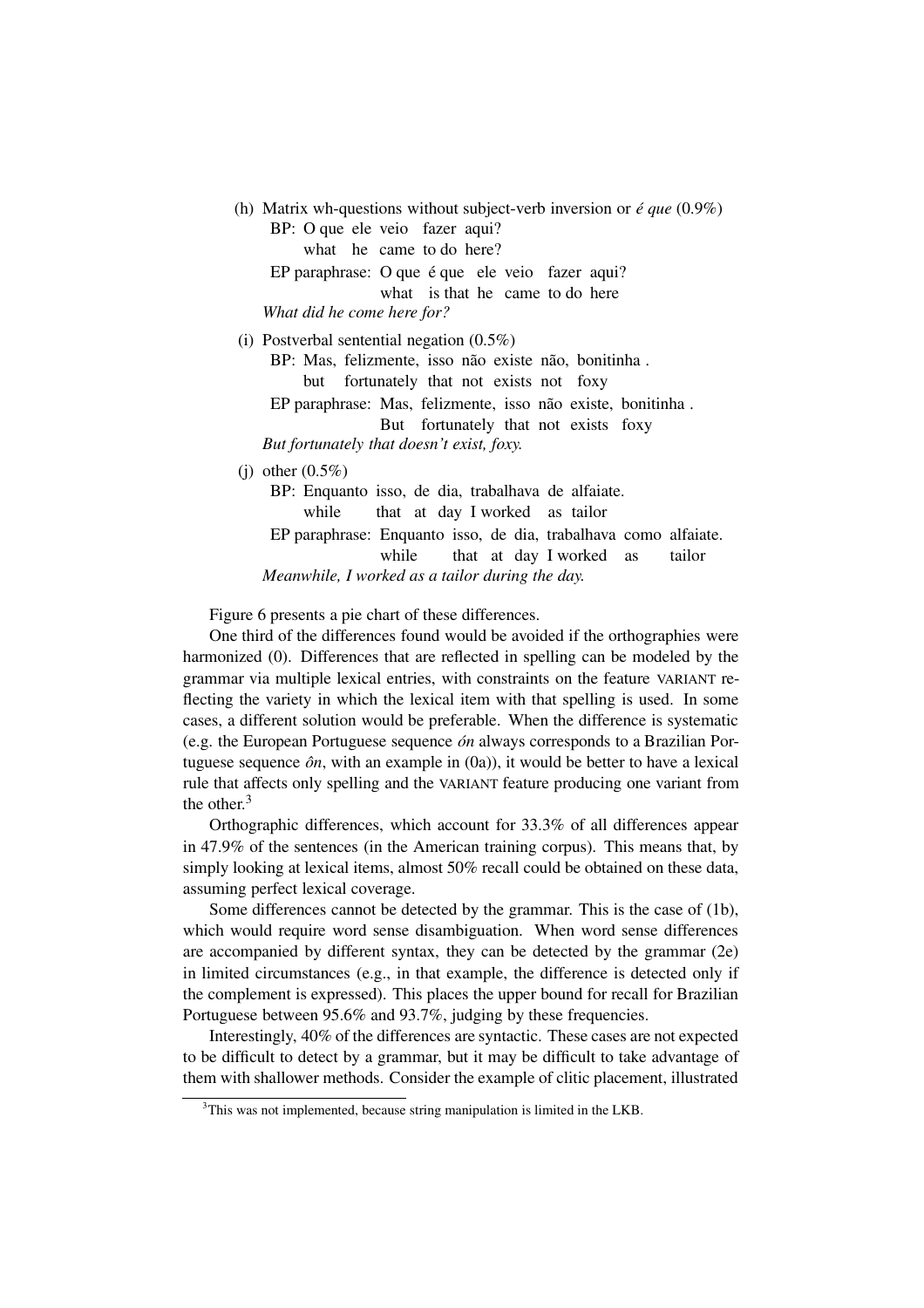

Figure 6: Breakdown by type of the differences detected in the Brazilian Portuguese training corpus.

in (2c). It is not a simple matter of clitics preceding the verb in Brazilian Portuguese and following it in European Portuguese, because they can also precede the verb in European Portuguese depending on the syntactic context (e.g. in finite subordinate clauses they must do so). Therefore, syntactic information is crucial to detect some of the differences found.

Another interesting example is the co-occurrence of definite articles and possessives (2a). Recall from one of the examples in Section 2 that the feminine singular form of the definite article, *a*, is homonymous with a preposition. Syntactic context can disambiguate this situation in several circumstances (e.g. after a preposition that does not introduce an infinitival clause it can only be an article; as an article it cannot introduce an NP headed by a noun that is masculine or plural, etc.).

#### **5 Grammar Preparation**

The evaluation experiments were carried out with a computational HPSG for Portuguese developed with the LKB platform (Copestake, 2002) that uses MRS for semantic representation (Copestake et al., 2001). At the time of the experiments reported here, this grammar was of modest size. In terms of linguistic phenomena, it covered basic declarative sentences and basic phrase structure of all categories, with a fully detailed account of the structure of NPs. It contained 42 syntax rules, 37 lexical rules (mostly inflectional) and a total of 2988 types, with 417 types for lexical entries. There were 2630 hand-built lexical entries, mostly nouns, with 1000 entries. It was coupled with a POS tagger for Portuguese, with 97% accuracy (Branco and Silva, 2004; Silva, 2007).

In terms of the sources of variant specificity, this grammar was specifically designed to handle the co-occurrence of prenominal possessives and determiners and most of the syntactic constructions related to clitic-verb order. As revealed by the study of the training corpus, these constructions underlie almost 20% of marked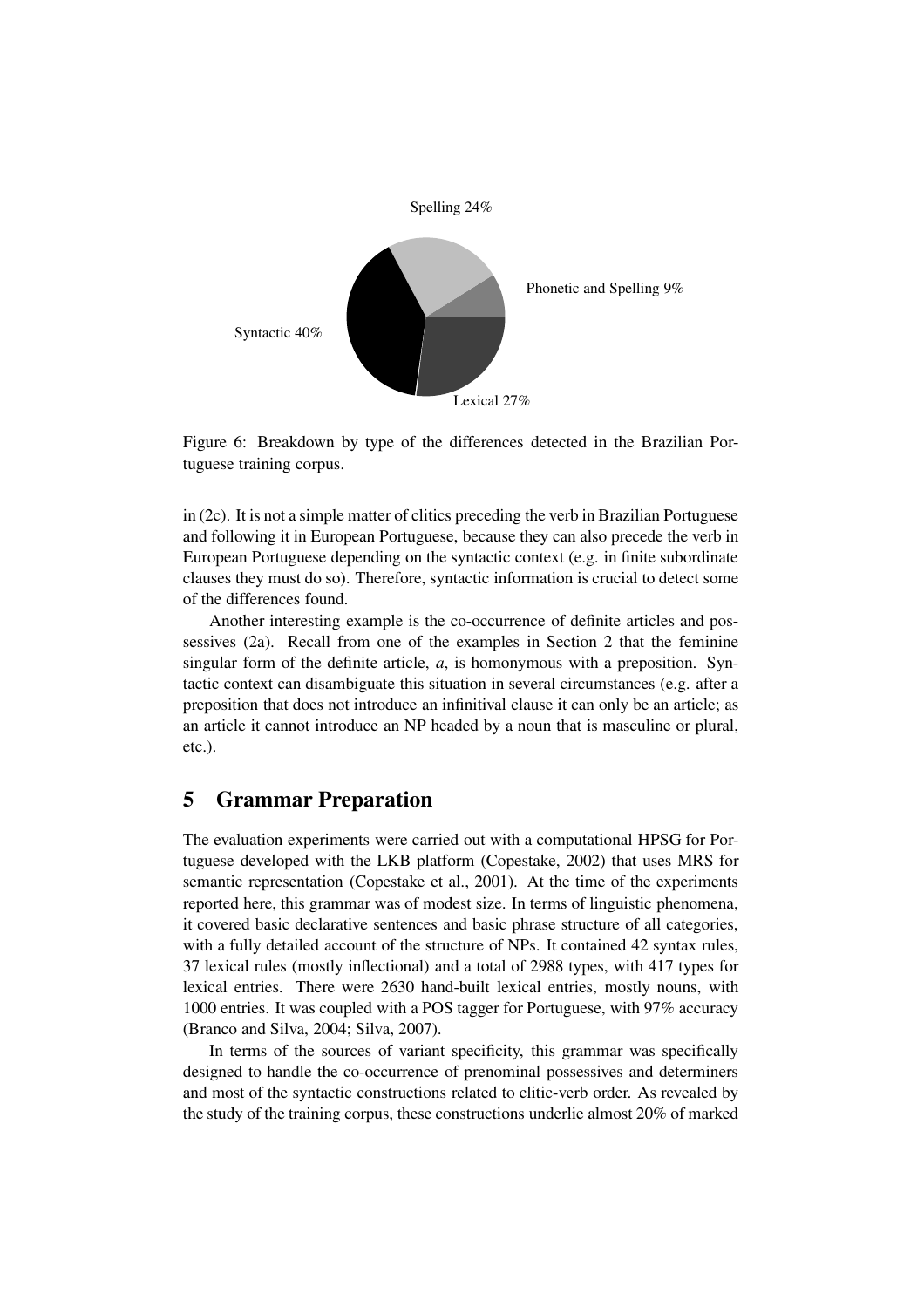sentences, and they are the bulk of the syntactic differences.

We present a simplified description of how word-order of complement clitics was controlled by the grammar at the time of the experiments. Basically, several binary versions of Head-Complement rules are used. In the feature structure for these rules there is a boolean feature PROCLISIS indicating whether proclisis (clitics before the verb) or enclisis/mesoclisis (clitics after or in the middle of the verb) is expected according to European Portuguese.<sup>4</sup> The value for this feature is determined by other elements in a sentence. An example: since in finite subordinate clauses proclisis is enforced, complementizers select for a complement with a PROCLISIS feature with the value  $+$  (the start symbol is constrained with the value − for this feature, because the unmarked order in matrix clauses is enclisis). There is a Head-Complement construction that ignores this feature and projects a non clitic complement.

The nature of clitics is represented by a feature WEIGHT: clitics have the value *clitic* for this feature, other syntactic constituents have the value *non-clitic*, and there is no unifier for these two types. The value of WEIGHT is lexically specified and always *non-clitic* for phrases.<sup>5</sup> The Head-Complement schema that projects non-clitics has constraints like:

$$
\begin{bmatrix}\n\text{HEAD-DTR} \boxed{1} \\
\text{NON-HEAD-DTR} \boxed{2} \left[ \text{SYNSEM} \mid \text{LOCAL} \mid \text{CAT} \mid \text{WEIGHT non-clitic} \right] \\
\text{ARGS} \left\langle \boxed{1}, \boxed{2} \right\rangle\n\end{bmatrix}
$$

1  $\overline{1}$  $\overline{1}$  $\overline{1}$  $\overline{1}$  $\mathbf{I}$ 

The feature ARGS has as its value the list of daughters of a syntactic rule. The order of the elements in this list correlates with word order. The actual value of ARGS is determined by general types in the Matrix (*head-initial* and *head-final*), from which specific syntactic rules inherit, but we present the constraints on ARGS here instead of the relevant supertypes, in order for the word-order patterns in these rules to be visible.

There is a Head-Complement rule that projects a clitic to the left of the verb in proclisis contexts:

<sup>4</sup>The choice between enclisis and mesoclisis depends only on verbal tense and mood and is not relevant for our purposes. The opposition is between proclisis contexts and non proclisis contexts.

 ${}^{5}$ The feature WEIGHT is reminiscent of the same feature in Abeillé and Godard (2003), but here different values are used. An equivalent treatment would be to enrich the type hierarchy under *synsem*, so that the distinction between clitics and non clitics is represented via subtypes of *synsem*, as in Miller and Sag (1997). Contrary to much HPSG work on Romance clitics, we chose to have them combine with verbs in syntax rather than in morphology for practical reasons that relate to orthography: the resulting string includes a space whenever the clitic precedes the verb. When clitics follow the verb, a hyphen is used instead, which is removed in a preprocessing step.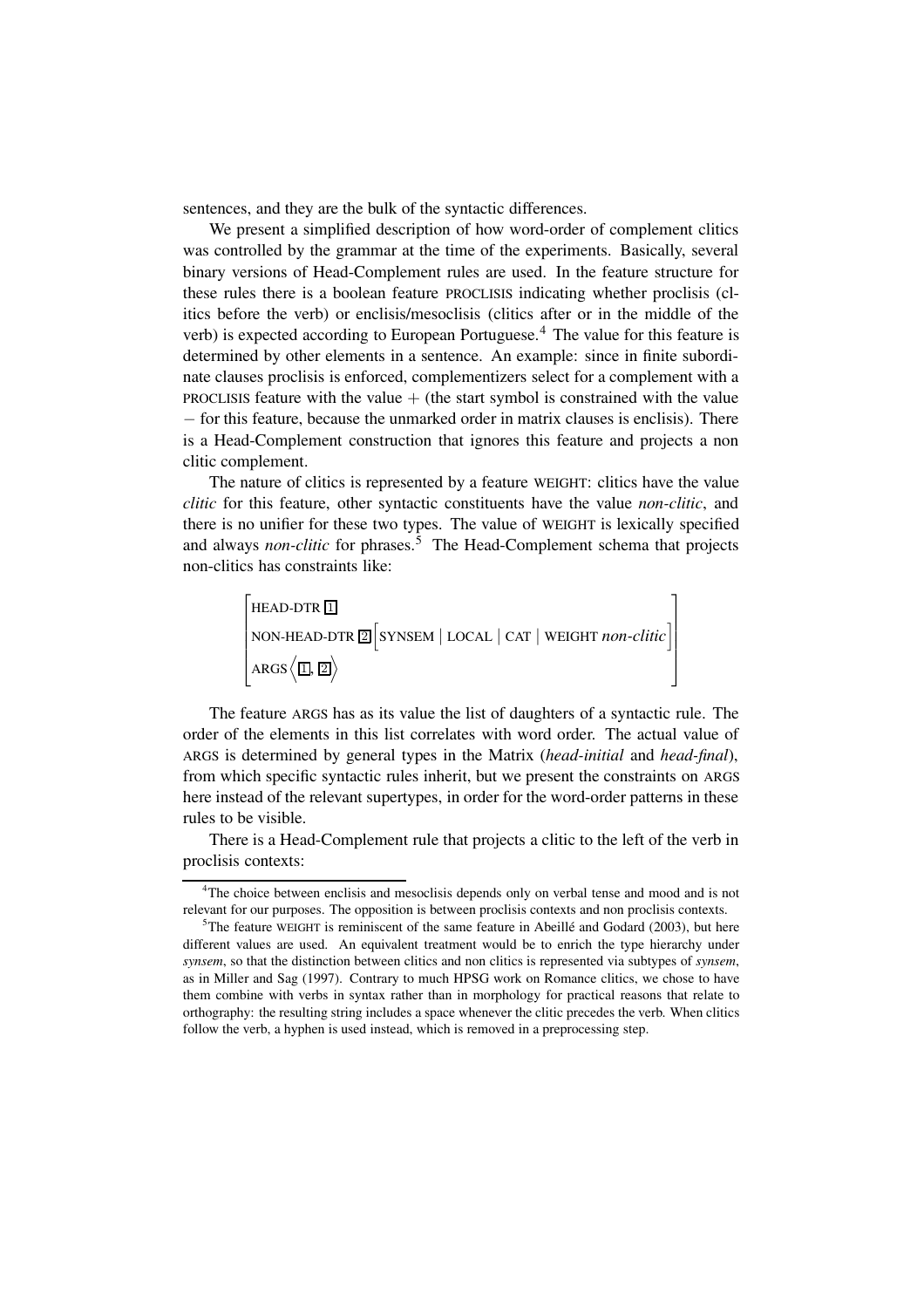$$
\begin{bmatrix}\n\text{SYNSEM} | \text{LOCAL} | \text{CAT} \begin{bmatrix}\n\text{HEAD verb} \\
\text{PROCLISIS} + \end{bmatrix} \\
\text{HEAD-DTR} \boxed{1} \\
\text{NON-HEAD-DTR} \boxed{2} \begin{bmatrix}\n\text{SYNSEM} | \text{LOCAL} | \text{CAT} | \text{WEIGHT } \text{clitic}\n\end{bmatrix} \\
\text{ARGS} \langle \boxed{2}, \boxed{1}\n\end{bmatrix}
$$

In order to account for variation with respect to clitic placement, there are thus two versions of Head-Complement rules for clitics in enclisis contexts that are marked with respect to the VARIANT feature and resort to the feature PROCLISIS:



Turning now to the issue of prenominal possessives, in order to parse items that are not preceded by articles in Brazilian Portuguese, we just added determiner versions of possessives that have a marked VARIANT feature, with the value *bpvariant* (see Figure 5 above).

Finally, the lexicon contained lexical items specific to European Portuguese and specific to Brazilian Portuguese. They were taken from the Portuguese Wiktionary (http://pt.wiktionary.org), where this information is available. Namely, the Portuguese Wiktionary contains the categories "Portuguese spelling" ("grafia portuguesa") and "Brazilian spelling" ("grafia brasileira"), associated with items with specific spellings, and it is possible to list all the items in these categories. Leaving aside items judged to be very infrequent (e.g. *aniónico* / *aniônico* — *anionic*), around 740 marked lexical items were coded. Lexical items that are variant specific that were found in the training corpora (80 more) were also entered in the lexicon.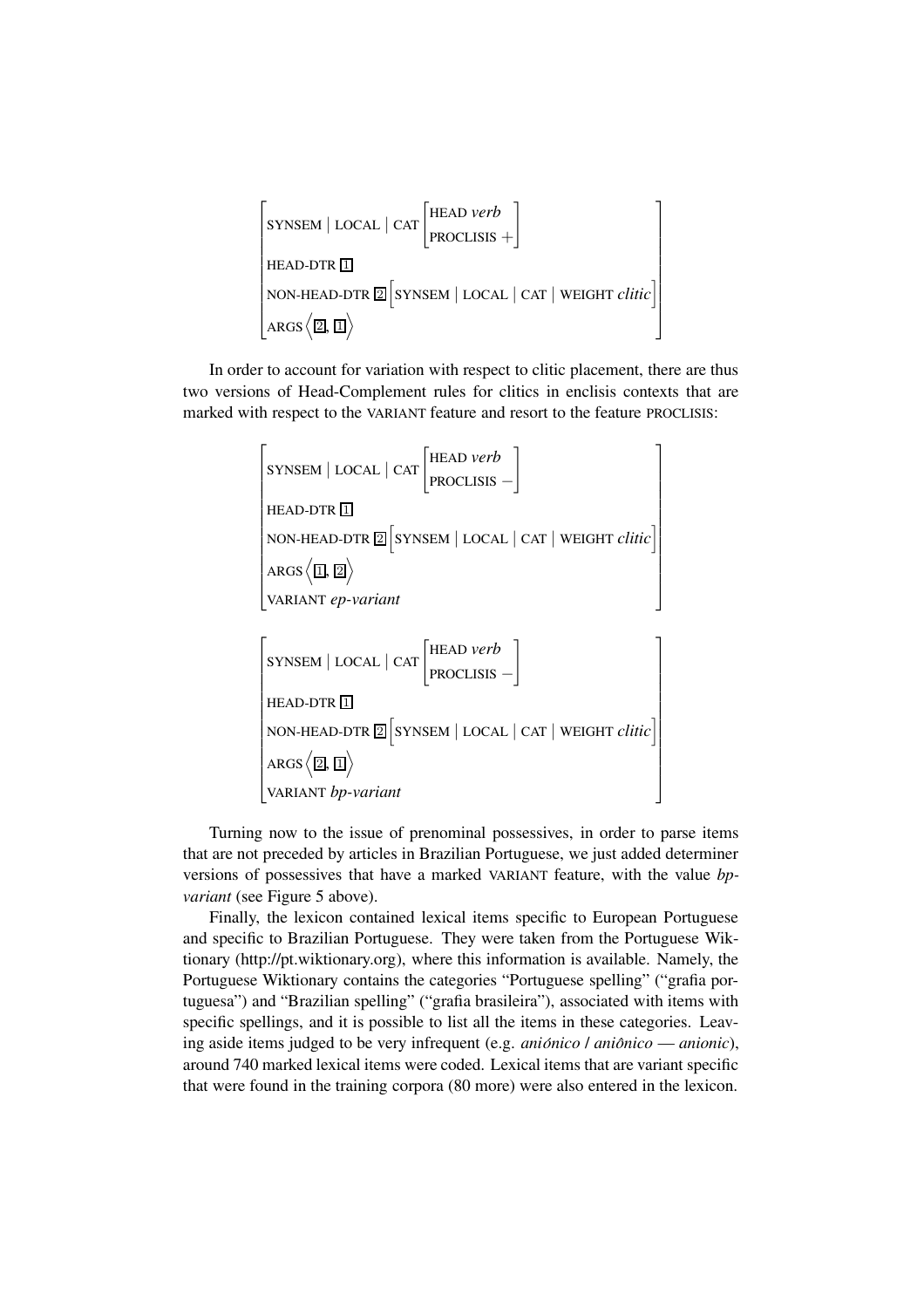| Known                 | Predicted class |     |                            |      |
|-----------------------|-----------------|-----|----------------------------|------|
| class                 |                 |     | <b>EP BP Common Recall</b> |      |
| ЕP                    | 53              | - 1 | 86                         | 0.38 |
| RP                    | 6.              | 61  | 73                         | 0.44 |
| <b>Common</b>         | 14              |     | 125                        | 0.89 |
| Precision $0.73$ 0.97 |                 |     | O 44                       |      |

Table 1: Confusion matrix for variant detection.

#### **6 Results**

The results obtained are presented in Table 1. When the grammar produced multiple analyses for a given sentence, that sentence was classified as markedly European, respectively Brazilian, Portuguese if all the parses produced VARIANT with type *ep-variant*, respectively *bp-variant*. In all other cases, the sentence would be classified as common to both. Every sentence in the test data was classified, and the figure of 0.57 was obtained as overall precision and recall.

The results in Table 1 concern the test corpus, of which all sentences are parsable. Hence, actual recall over a naturally occurring text is expected to be lower, given the development status of the grammar used in the experiment. Using the estimate that only 26% of the input sentences receive a parse by the grammar that was employed in these experiments (see Section 3), the actual figure for recall would lie near  $0.15 (= 0.57 \times 0.26)$ .

Good recall was achieved for Common (89%), which means that the system erroneously commits to one of the variants only 11% of the time.

In contrast, recall for European Portuguese and Brazilian Portuguese was very low (38% and 44% respectively). What has the most negative impact on the recall values for European Portuguese and Brazilian Portuguese is a very high number of European Portuguese and Brazilian Portuguese test items being classified as "Common" (61% of all European Portuguese test sentences and 52% of all Brazilian Portuguese test sentences), because no marked item or construction was found. We believe that this is a consequence of a lack of lexical coverage (see Section 7) of items that are specific to one of the dialects and may also be a consequence of using only two syntactic cues (regarding clitics and possessives). Therefore, improving lexical coverage and taking advantage of more syntactic differences between the two variants should improve recall in this respect. These errors are also responsible for the low precision for the Common class (44%).

Very good precision was obtained for Brazilian Portuguese (97%): the cues used to classify a sentence as Brazilian Portuguese thus seem to be very robust (proclisis in contexts where European Portuguese shows enclisis, absence of definite articles preceding prenominal possessives, marked lexical items).

Precision for European Portuguese was lower (73%). As can be seen from Table 1, most of these errors originate from the system classifying as European Portuguese sentences that the gold standard says are common to both variants.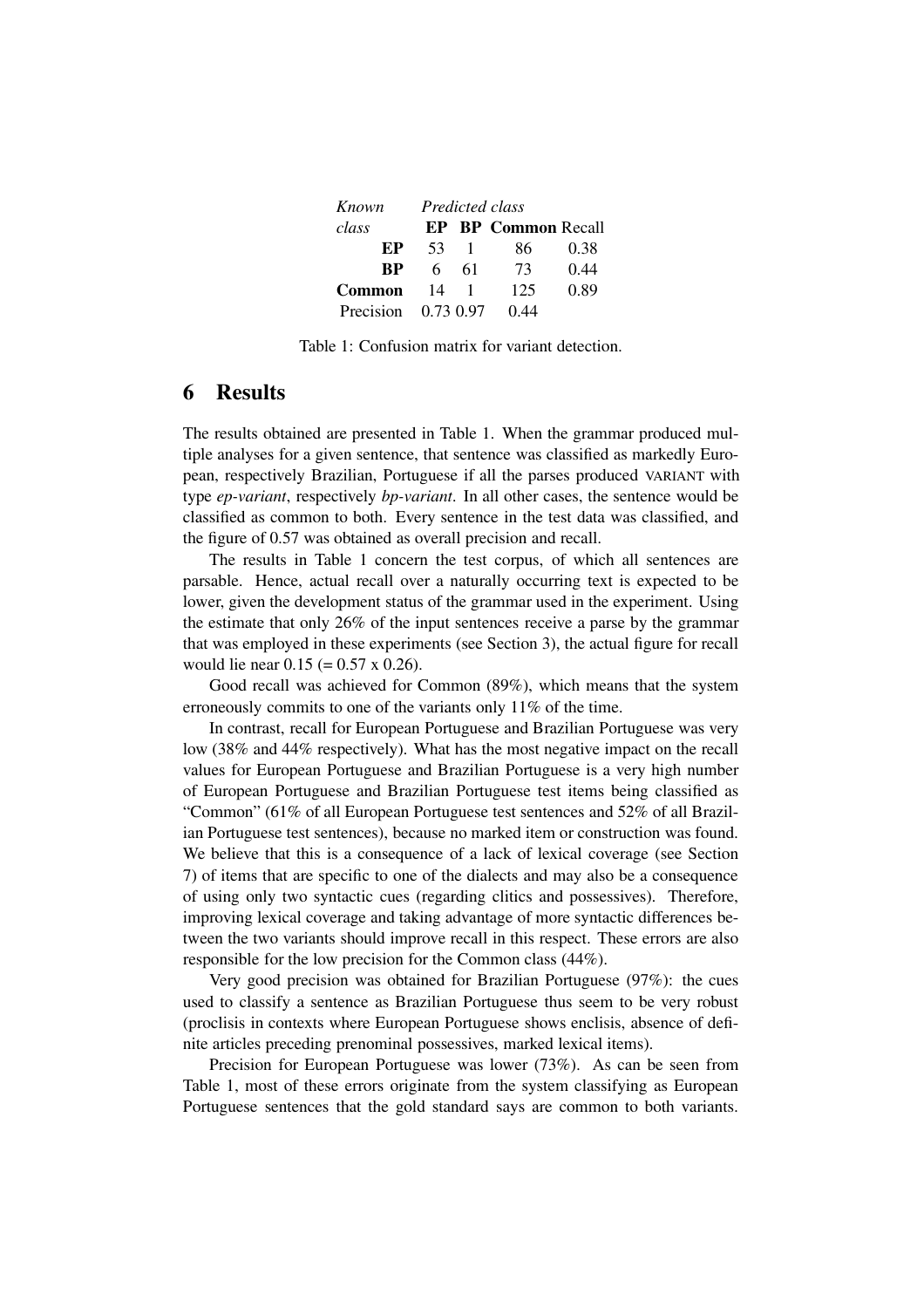This situation arises because enclisis is correlated with European Portuguese by the grammar, but this correlation is not very strong in the test sentences (more about this in Section 7).

## **7 Error Analysis**

Limited lexical coverage is responsible for a large proportion of errors: at least 40% of the cases of sentences incorrectly classified were due to lexical items specific to one of the two variants that were not in the lexicon. We used a POS-tagger to guess the category of unknown words, so problems of lexical coverage often did not have an impact on parse coverage. However, the POS-tagger cannot guess whether a word is specific to Brazilian Portuguese or European Portuguese, so these items were underspecified with respect to their VARIANT feature.

Many of these missing lexical items are interesting or challenging. Some involve derivation. The adverbs *tranquilamente* (Brazilian Portuguese) and *tranquilamente* (European Portuguese) — *calmly* — were not in the lexicon, although their adjectival bases were (Brazilian *tranquilo ¨* , European *tranquilo* — *calm*). In some cases the morphological process involved seems less productive: Brazilian *gringolandia ˆ* (*a place filled with foreigners*) from Brazilian *gringo* (*foreigner*). There is also a case of a noun derived from an acronym, with the acronym showing up in the derived form with a phonetic spelling: *peemedebista* (a member of the Brazilian political party PMDB). Some other missing lexical entries involve multi-word expressions or idioms: European *de jeito* (*of acceptable quality*, literally *of skill*); European *a cores* vs. Brazilian *em cores* (*in color*, using different prepositions).

In some cases the differences are difficult to detect via dictionaries, as they involve only grammatical features. One example is the noun *ioga* (*yoga*), which is feminine in Brazilian Portuguese and masculine in European Portuguese. Also, some differences in spelling only show up in inflected forms (not in the lemma): European *europeia(s)* vs. Brazilian *europeia(s) ´* — *European*, feminine singular (plural), the lemma being *europeu* in both dialects.

It is worth noting that 20 sentences (14 with the class Common and 6 with the class Brazilian Portuguese) were misclassified by the grammar as European Portuguese. 70% of these errors (11/14 for the Common class and 3/6 for the Brazilian Portuguese class) are due to clitic placement according to European syntax. The point here is that clitic placement according to European syntax appears in Brazilian newspaper text as well. In fact, three sentences in the Brazilian Portuguese class presented enclisis (and also characteristics specific to Brazilian Portuguese) and were misclassified as European Portuguese by the grammar for this reason and because the Brazilian Portuguese characteristics were not detected. 11 sentences in the Common class also presented enclisis, and were misclassified by the grammar as European Portuguese because of this. Some of these sentences came from the American corpus, and some from the European one. The justification we find for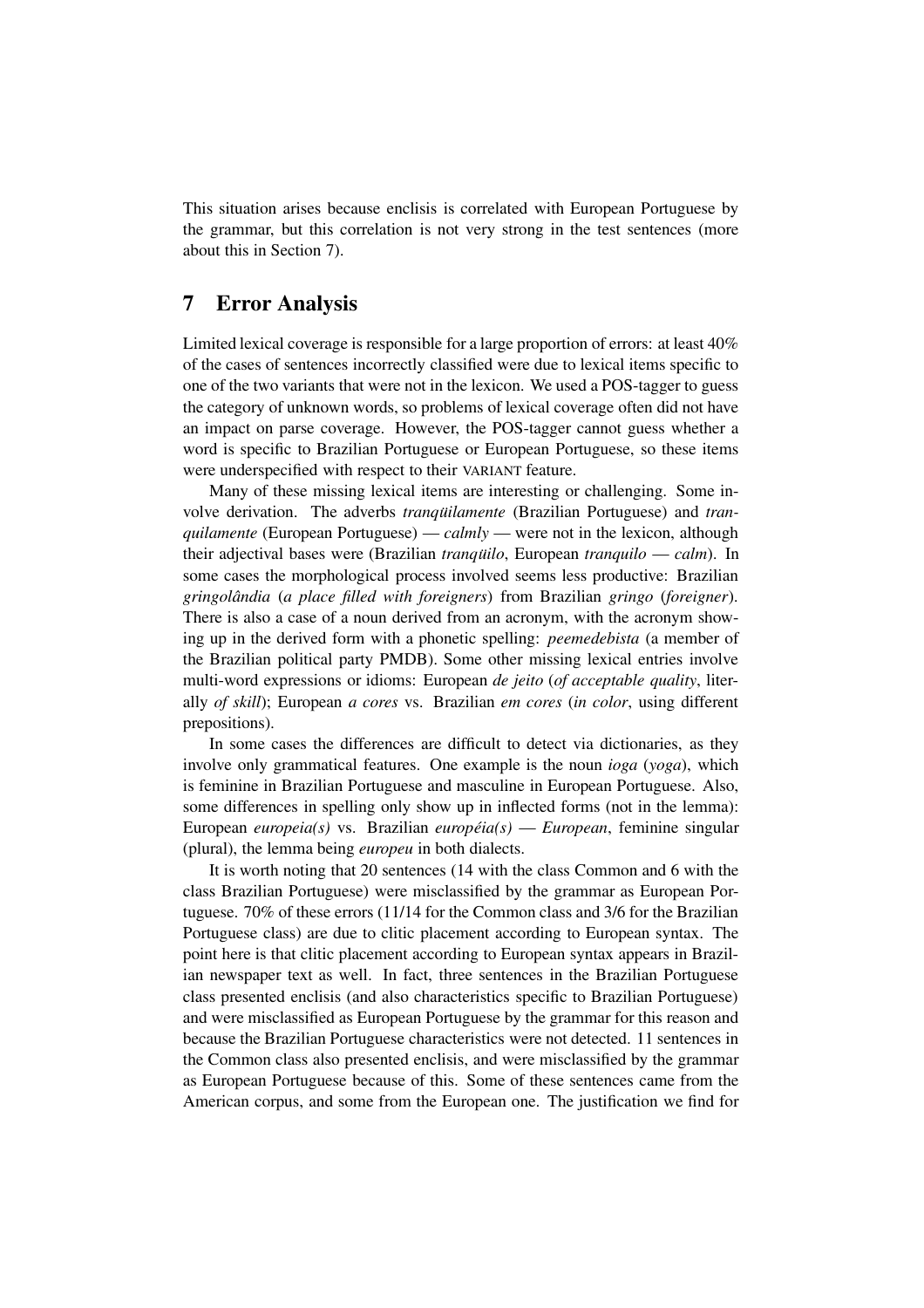enclisis appearing in the Common class (in sentences from the European corpus) is that, since enclisis is possible in Brazilian newspaper text, it is not considered markedly European when it is seen in European newspaper text, so the Brazilian informants did not classify sentences with enclisis as markedly European. This means that there is some interference of genre in these results. While proclisis in contexts where enclisis is expected in European Portuguese is a so good indicator of Brazilian Portuguese text, enclisis in European enclisis contexts is not a good indicator of European Portuguese, as it can also be found in Brazilian Portuguese text.

The remaining sentences misclassified as European Portuguese are due to misspellings in Brazilian text that unexpectedly conform to European orthography. In Brazil a diaeresis is used on  $u(i)$  when it follows  $q$  or  $g$ , precedes  $e$  or  $i$  and is pronounced. The errors were due to spellings like *aguentar* (*to bear*) and *tranquilo* (*calm*), instead of *aguentar* and *tranquilo*.

A very small number of errors  $\left(\langle 1\% \rangle\right)$  was due to the lack of case sensitivity in the LKB (month names are capitalized in European Portuguese and not capitalized in Brazilian Portuguese) and word sense differences.

### **8 Related Work**

There is a considerable amount of literature on grammar specialization and grammar porting (Kim et al., 2003).

With the architecture presented here, it is still possible to specialize a grammar to one of the dialects. In fact this can be done automatically by traversing the source files with the lexical entries and the syntactic/morphological rules and eliminating those that are marked to be specific to all but the desired dialect. This can be done for efficiency reasons. If one wants to parse or generate in a specific variant and this elimination is not performed, the constructions and lexical items specific to all others will only be ruled out when the root node is reached. Therefore, it can be much more efficient to eliminate them in the source files altogether. On the other hand, our experiments showed a large amount of overlap between the two dialects under consideration, so we expect that items that are specific to only one of them should not be frequent in practice. Therefore, the added cost of considering both dialects at run time may not be too detrimental as far as efficiency is concerned, but we have not measured the impact of this.

Søgaard and Haugereid (2005) present a proposal similar to ours. They seek to model variation within Scandinavian languages, by resorting to a LANGUAGE feature. Stymne (2006) goes even farther and uses a LANG feature in a grammar for two rather different languages: English and Swedish.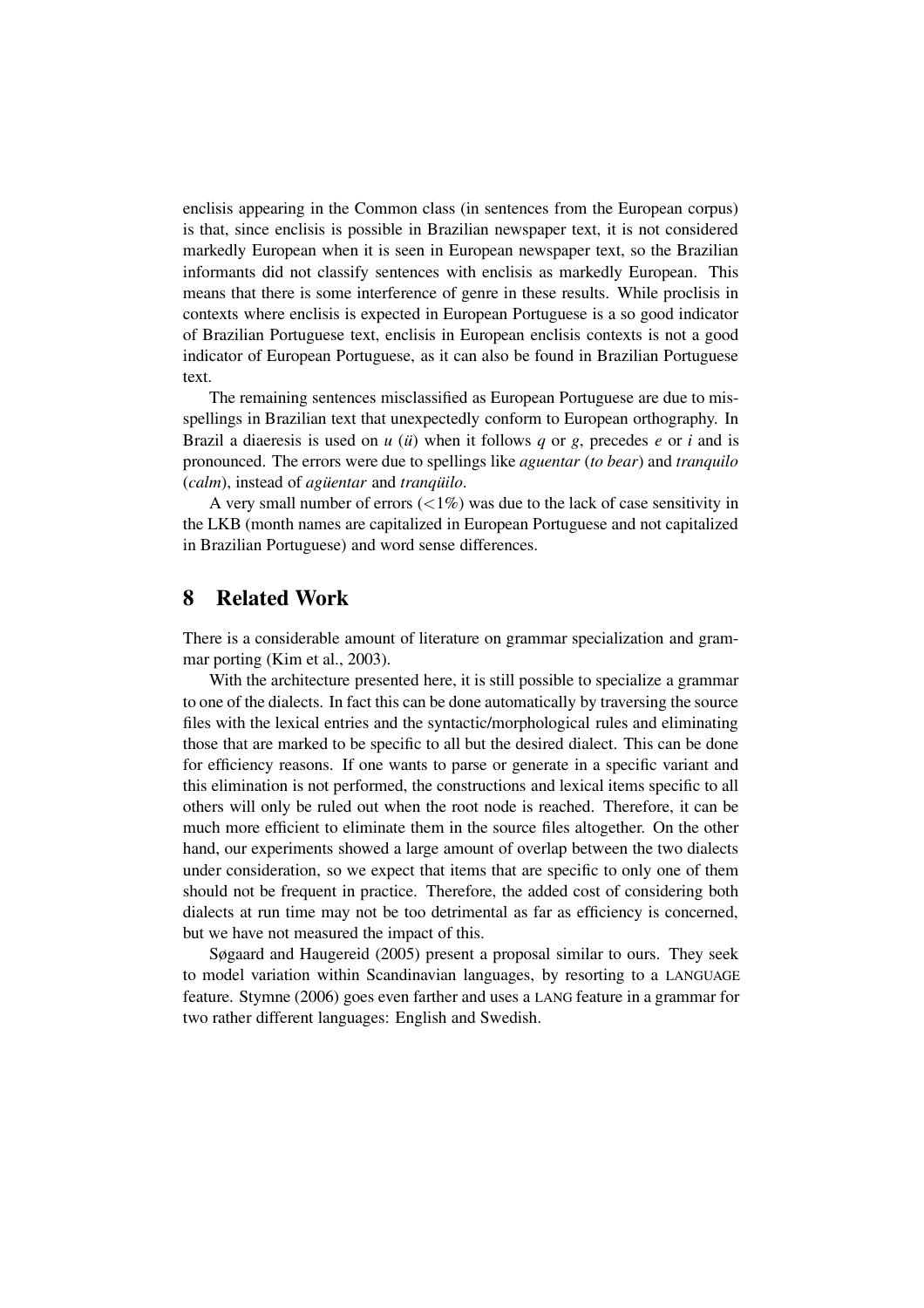### **9 Conclusions**

In this paper we presented an architecture to model language variation with typedfeature formalisms. The design that was proposed here can allow for parameterization of a grammar to parse or generate only in a given dialect, or parse input consistently only in one dialect even when the language variant of the input is unknown beforehand. At the same time, consistency of analysis can be enforced, and ambiguity controlled. Moreover, this approach also allows the grammar to function as a dialect classifier, as it can be used to detect the language variant at stake.

We proceeded to evaluate this design, using a grammar for Portuguese that accommodates both European Portuguese and Brazilian Portuguese. Our results are promising, and the grammar achieved very high precision in some cases (97% precision when classifying the input as belonging to Brazilian Portuguese). When the grammar classified the input as European Portuguese, it was right 73% of the time, which is another encouraging result. 89% of the sentences that displayed no dialectal characteristics were also correctly classified as common to European Portuguese and Brazilian Portuguese.

In other cases, the results can be improved. Many European Portuguese characteristics were not recognized (resulting in 38% recall for European Portuguese), and neither were several Brazilian Portuguese characteristics (with 44% recall for Brazilian Portuguese). This means that large improvements can be obtained by extending the grammar with more dialect specific lexical items and constructions. In addition, from the several sources of variant specificity, the grammar used here was prepared to cope only with grammatical constructs that are responsible for at most 20% of them. Also the lexicon, that included a little more than 800 variantdistinctive items, can be largely improved.

There are some interesting challenges, too. We came across the classical problems of lexical coverage, like multi-word expressions and new words.

Some differences between variants are not absolute in practical scenarios. An example of this that affected our results is the spelling oscillations between *u* and *u¨* after *q* and *g* in Brazilian Portuguese.

Also, textual genre seemed to affect the results, as Brazilian newspaper text presents some syntactic properties of European Portuguese, like clitic word order.

Besides, there are problems beyond a grammar's capacity, like word sense distinctions. Although word sense differences were frequent in the training data (present in 6.3% of all marked Brazilian Portuguese lexical items found), they turned out to be negligible in the errors found in the test data.

These are issues over which more acute insight will be gained in future work, which will seek to improve the contributions put forth in the present paper.

Given the 97% precision achieved for the Brazilian Portuguese class (with a somewhat lower precision for the European Portuguese class, of 73%), we think that our results are the proof-of-concept that an informed approach can produce very good results in this task, using the architecture we presented.

Summing up, a major contribution of the present paper is a design strategy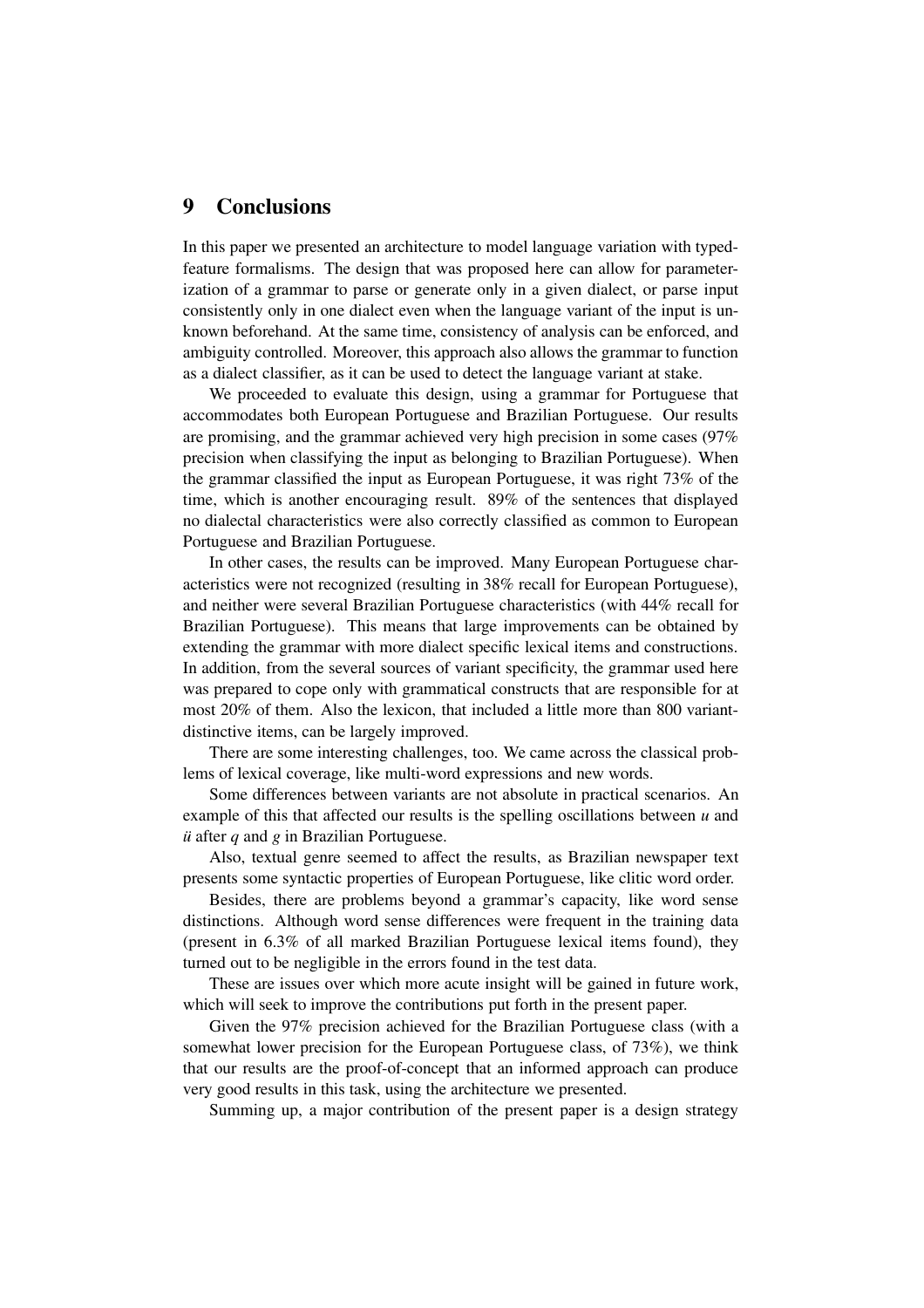for type-feature grammars that allows them to be appropriately set to the specific variant of a given input. Concomitantly, this design allows the grammars to identify the variety used in the input.

### **References**

- Abeillé, Anne and Godard, Danièle. 2003. The Syntactic Flexibility of French Degree Adverbs. In Stefan Müller (ed.), *Proceedings of the HPSG-2003 Conference, Michigan State University, East Lansing*, pages 26–46, Stanford: CSLI Publications.
- Bender, Emily M., Flickinger, Dan and Oepen, Stephan. 2002. The Grammar Matrix: An Open-Source Starter-Kit for the Development of Cross-Linguistically Consistent Broad-Coverage Precision Grammars. In John Carroll, Nelleke Oostdijk and Richard Sutcliffe (eds.), *Procedings of the Workshop on Grammar Engineering and Evaluation at the 19th International Conference on Computational Linguistics*, pages 8–14, Taipei, Taiwan.
- Branco, António and Silva, João. 2004. Evaluating Solutions for the Rapid Development of State-of-the-Art POS Taggers for Portuguese. In Maria Teresa Lino, Maria Francisca Xavier, Fátima Ferreira, Rute Costa and Raquel Silva (eds.), *Proceedings of the 4th International Conference on Language Resources and Evaluation (LREC2004)*, pages 507–510, Paris: ELRA.
- Copestake, Ann. 2002. *Implementing Typed Feature Structure Grammars*. Stanford, California: CSLI Publications.
- Copestake, Ann, Flickinger, Dan, Pollard, Carl and Sag, Ivan A. 2001. Minimal Recursion Semantics: An Introduction. *Language and Computation* 3, 1–47.
- Kim, Roger, Dalrymple, Mary, Kaplan, Ron, King, Tracy Holloway, Masuichi, Hiroshi and Ohkuma, Tomoko. 2003. In Emily Bender, Dan Flickinger, Frederik Fouvry and Melanie Siegel (eds.), *Proceedings of ESSLLI 2003 Workshop on Ideas and Strategies for Multilingual Grammar Development*, pages 49–56, Vienna, Austria.
- Miller, Phillip H. and Sag, Ivan A. 1997. French Clitic Movement without Clitics or Movement. *Natural Language and Linguistic Theory* 15(3), 573–639.
- Pollard, Carl and Sag, Ivan. 1994. *Head-Driven Phrase Structure Grammar*. Chicago University Press and CSLI Publications.
- Silva, Joao˜ Ricardo. 2007. *Shallow Processing of Portuguese: From Sentence Chunking to Nominal Lemmatization*. MSc Dissertation, Faculdade de Ciencias ˆ da Universidade de Lisboa, Lisbon, Portugal.